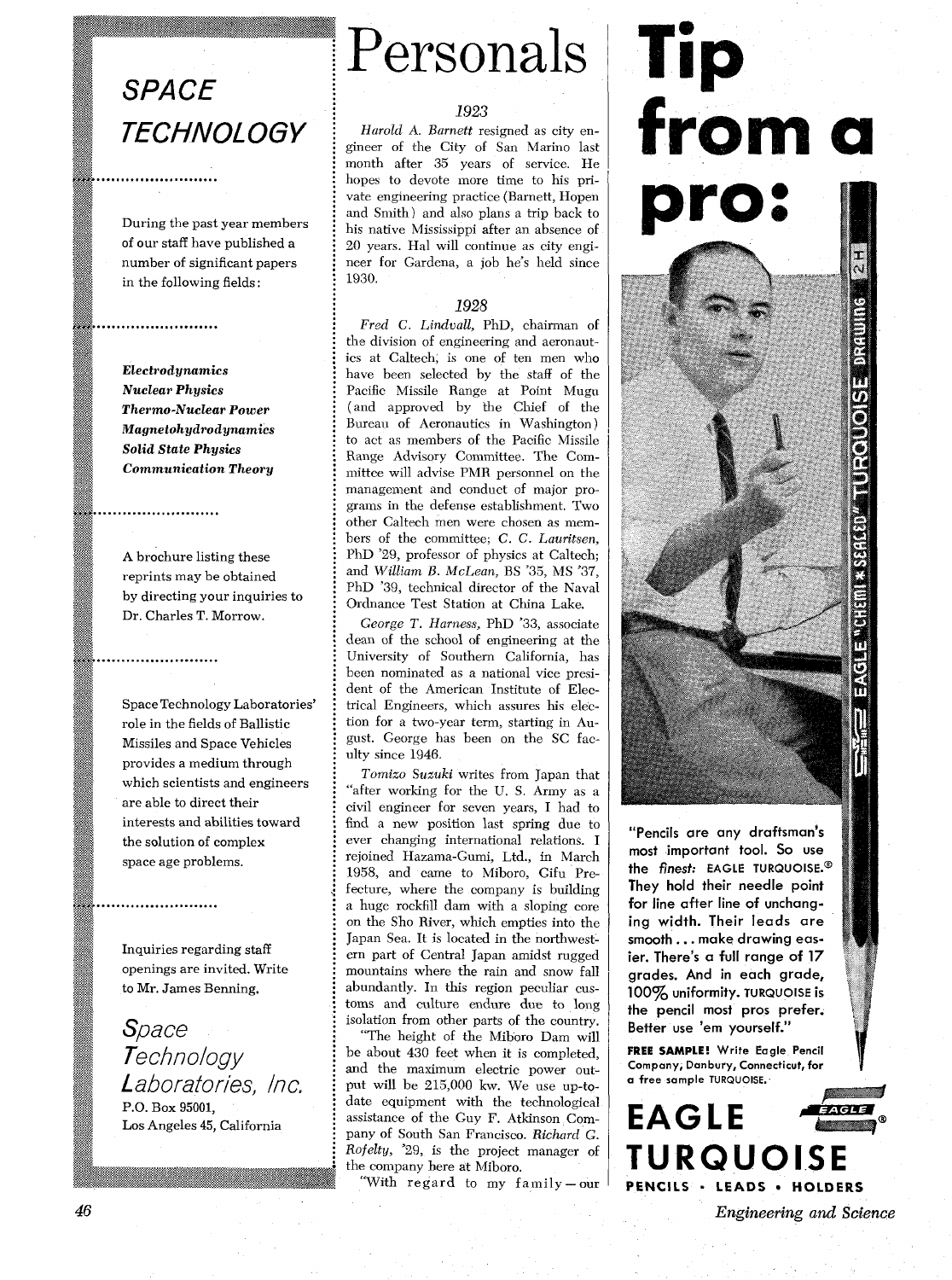daughter, a graduate of the Aoyama Gakuin University, will be married to a director of a chemical company in Tokyo this month  $-$  and my older son, who will graduate from the Law School of the Chuo (Central) University in' Tokyo, plans to join the Matsushita Electric Appliance Manufacturing Company after graduation.

"Howard Nagashi, '29, MS '31, and his daughter, came to see the dam last May . . . My best regards to professors, friends and acquaintances in and around Pasadena."

#### 1932

Kenneth H. Swart, MS '33, is vice president in charge of engineering as well as a director of the H. C. Smith Oil Tool Company in Compton. He's been with the company for four years. Ken has two sons: Kerry, a UCLA graduate, now at Fort Ord; and Ron, who is 10. Ken has a four-wheel-drive jeep which he uses to explore some of the almost inaccessible parts of the Mojave Desert and of Baja California.

#### 1933

Harold Omsted, MS, chief structural engineer for the L. A. Board of Education, has been elected president of the Structural Engineers Association of Southern California. Other newly-elected officers include Cydnor *M.* Biddison, '40, structural engineer with Hillman & Nowell in Los Angeles, who is treasurer; and jack *N.* Sparling, '33, vice president and chief engineer of Quinton Engineers, Ltd., in Los Angeles, who is first vice president.

Ammon S. Andes, MS, is now chairman of the department and professor of aeronautical engineering at the University of Kansas in Lawrence, where he has been teaching since 1946. "For the last 8 years I have worked every summer in industry," he writes, "spending last summer at Convair in Pomona, Calif. I also attended the I.A.S. summer meeting in Los Angeles and the American Society of Engineering Education's summer national meeting at Berkeley. I have two daughters; the oldest is now teaching art in Denver, Colorado."

#### **1936**

*Chauncey* W. Watt, *Jr.,* writes from Concord, Mass., that "although we returned to California for two years ( 1956- 57) New England won out after all. Now at Raytheon as corporate director of engineering practices in Waltham, Mass. We love the lakes, rivers, green trees, and fields - and particularly like being able to see them, there being no smog here. My only daughter is 12 and in the 7th grade - and is a confirmed New Englander as well."

# 1937

Stanley Feuer, MS '38, president of

the Stanley Feuer Company in Los Angeles, writes that the company celebrated its 10th anniversary last month. "We are mechanical engineers and contractors," Stan writes, "and we specialize in design, sales, and installation of commercial and industrial heating and air conditioning systems. I have also been busy raising a family during the past six<br>years. Margot and I have three boys – Zachary, Joshua and Mark."

#### 1938

Sam Watson, Jr., is now in Abadan, South Iran, and is celebrating his 10th year as a geologist with The Texas Company. In that time he has traveled from Bakersfield, Calif., to Colorado (in uranium mining), to Lewiston, Montana (in oil); to Iran, where he is resident geologist at the Agha Jari Field. The Watsons have two children-Susan, 11, and Sammy, 9.

Howard S. Seifert, PhD, is now special assistant for professional development of Space Technology Laboratories, in Los Angeles. He was formerly a member of the firm's Astrovehicles Laboratory. The Seiferts have three children and live in Playa Del Rey.

Carlton L. Horine is process and project manager with the Collier Carbon and Chemical Corporation (formerly the Brea Chemical Corporation) in Brea, California. The Horines have a son and two daughters - all lively teen-agers.

#### 1939

Warren *E.* Wilson, dean of the school of engineering at Pratt Institute in Brooklyn, N. **Y,,** has been named chairman of the department of engineering at Harvey Mudd College in Claremont. He takes on his new duties next fall.

Frank *E.* McCreery is vice president of engineering at the Rohr Aircraft Corporation in Chula Vista. He has three sons - Jim, 4, Bill, **3,** and Doug, 2.

Robert *El.* Widmer is now chief engineer for technical design at Convair, a division of the General Dynamics Corporation, in Fort Worth, Texas. He has been with the company since 1939. He is married and has two children.

Calvin A. Gongwer, MS, is now manager of the new anti-submarine warfare division of the Aerojet-General Corporation in Azusa. He was formerly head of the company's systems and underwater engine divisions.

#### 1944

Robert j. Parks, chief of the department of guidance and electronics at JPL, was named La Canada's "Man of the Year" last month. He received a plaque and honorary membership in the La Canada Kiwanis Club. Bob was given the award for contributions made by his

*continued on page* 48



Douglas diversification affords broadened opportunities, combined with stability and security.

Engineering at Douglas is divided into three basic areas . . . missile and space systems, transport aircraft and combat aircraft. In these military and commercial categories, each advancing beyond present frontiers of achievement, engineers and scientists can progress to the limit of their capabilities.

In addition, supervisory and executive openings are filled from within the company. Many of the top executive officers at Douglas are engineers who have moved right up to assume wide responsibility.

We are interested in engineers with backgrounds in other fields as well as avionics, aircraft and missiles.

For further information write to Mr. C. *C.* LaVene, Douglas Aircraft Company, Inc., Santa Monica, California. **Section B.** /





the most respected name in aircraft, missile and space technology